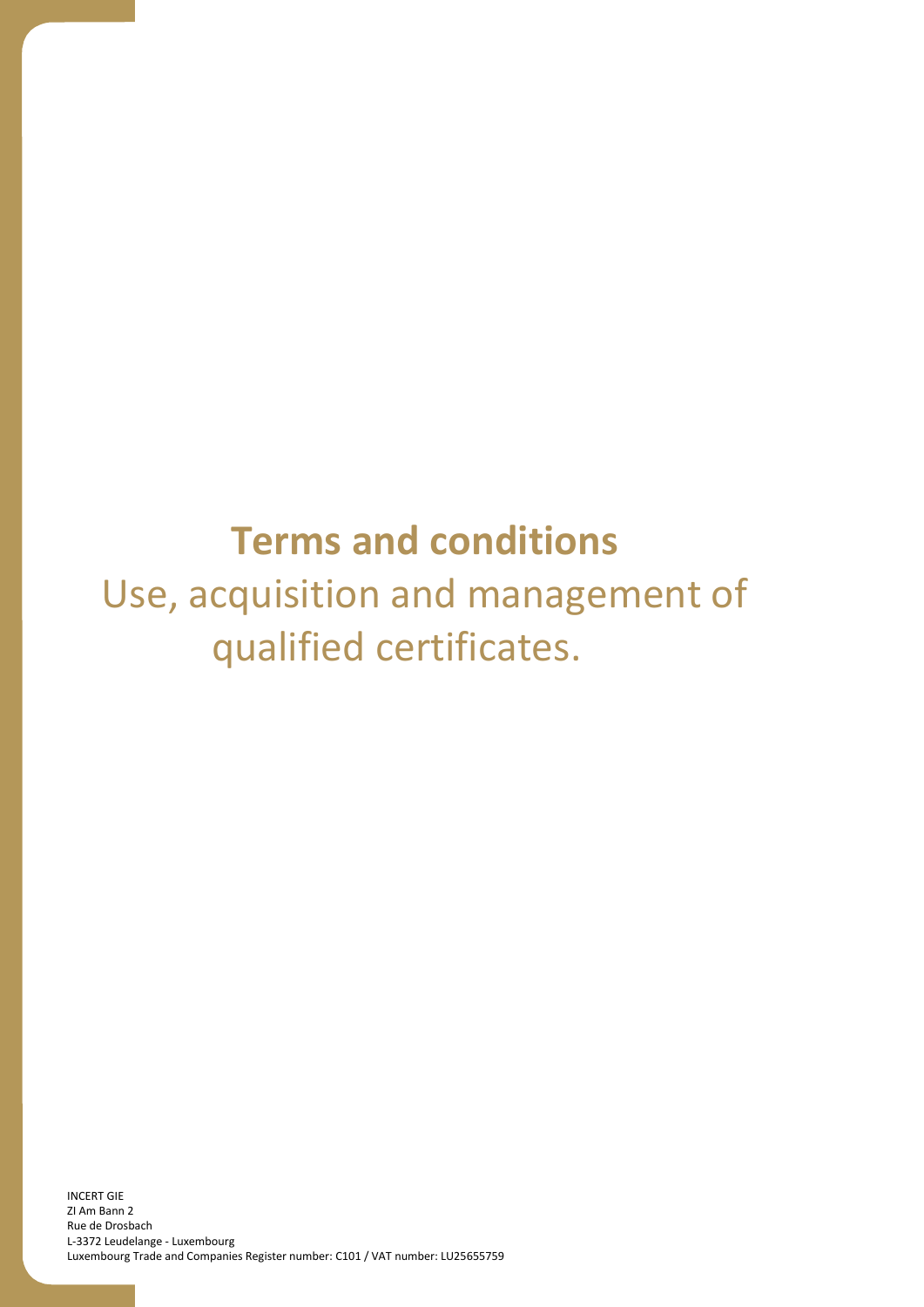This document describes the terms and conditions applied to the Electronic Signing certificate service provided by INCERT, but also include the PKI Disclosure Statement (PDS), as required by European standard ETSI EN 319 411-1 V1.

## **1-Definitions and acronyms**

| <b>Terms and</b><br>acronyms | <b>Definition</b>                                                                                                                                                                                                                                                                                                                               |  |
|------------------------------|-------------------------------------------------------------------------------------------------------------------------------------------------------------------------------------------------------------------------------------------------------------------------------------------------------------------------------------------------|--|
| CA                           | Certification authority: structure responsible for issuing and verifying electronic<br>certificates and certificate Revocation Lists with electronic signature.                                                                                                                                                                                 |  |
| <b>Certificate</b>           | An electronic file containing the identification elements of the user: Public Key, together with<br>additional information, laid down in the Certificate Profile rendered unforgeable via<br>encipherment using the Private Key of the Certificate Authority which issued it                                                                    |  |
| <b>CP</b>                    | Certificate Policy for qualified certificates.                                                                                                                                                                                                                                                                                                  |  |
| <b>CPS</b>                   | <b>Certification Practice Statement</b>                                                                                                                                                                                                                                                                                                         |  |
| <b>CRL</b>                   | Certificate Revocation List: Lists of blocked certificates, periodically issued by the CA                                                                                                                                                                                                                                                       |  |
| <b>OCSP</b>                  | <b>Online Certificate Status Protocol</b>                                                                                                                                                                                                                                                                                                       |  |
| <b>RA</b>                    | Registration Authority: entity that is in charge of carrying the processes related to the<br>registration of the User.                                                                                                                                                                                                                          |  |
| <b>Public Key</b>            | The key of a key pair that may be publicly disclosed by the holder of the corresponding Private<br>Key and that is used by Relying Parties to verify electronic signatures created with the holder's<br>corresponding Private Key and/or to encrypt messages so that they can be decrypted only with<br>the holder's corresponding Private Key. |  |
| <b>Private Key</b>           | The key of a key pair that is assumed to be kept in secret by the holder of the key pair,<br>and that is used to create electronic signatures and/or to decrypt electronic records or<br>files that were encrypted with the corresponding Public Key.                                                                                           |  |
| PIN code                     | Personal Identification Number: activation code for the Qualified Certificates for Electronic<br>Signatures                                                                                                                                                                                                                                     |  |
| Renewal                      | Procedure enabling the User to renew his or her Subscribed Service when its validity has<br>expired. In the case of Subscribed Services using Certificates, renewal enables the Certificate to<br>be re-keyed or the User to receive another Certificate whose initial generation data remain the<br>same but whose key changes.                |  |
| eIDAS                        | Regulation (EU) No 910/2014 of the European Parliament and of the Council of 23 July 2014 on<br>electronic identification and trust services for electronic transactions in the internal market and<br>repealing Directive 1999/93/EC.                                                                                                          |  |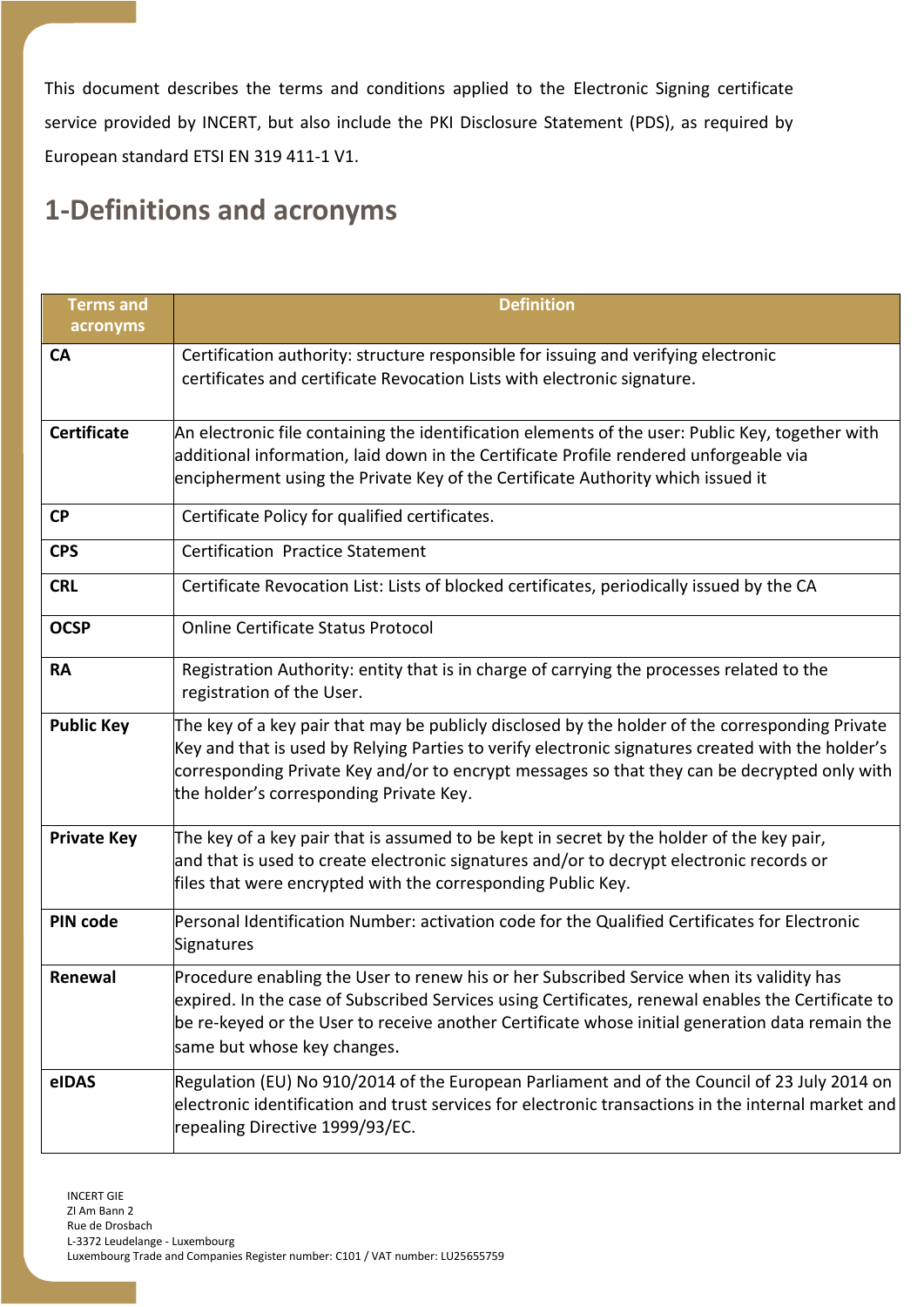| Qualified          | Qualified Certificate is a Certificate issued by a CA which has been accredited and supervised by |  |
|--------------------|---------------------------------------------------------------------------------------------------|--|
| <b>Certificate</b> | authorities and meets the requirements of eIDAS.                                                  |  |
| <b>User</b>        | A person/entity to whom the certificates are issued.                                              |  |
|                    |                                                                                                   |  |
| <b>Relying</b>     | Entity that relies on the information contained within a Certificate.                             |  |
| Party              |                                                                                                   |  |
| <b>Qualified</b>   | A trust service, as defined in eIDAS, that meets the applicable requirements laid down in this    |  |
| trust service      | Regulation.                                                                                       |  |
|                    |                                                                                                   |  |
| Qualified          | A trust service provider who provides one or more qualified trust services and is granted the     |  |
| trust service      | qualified status by the supervisory body.                                                         |  |
| provider           |                                                                                                   |  |
| <b>Subscriber</b>  | An entity subscribing with Trust Service Provider who is legally bound to any subscriber          |  |
|                    | obligations.                                                                                      |  |
| <b>Terms and</b>   | Present document that describes the obligations and responsibilities of the Subscriber while      |  |
| conditions         | using the Certificates and the obligations and responsibilities of the provider while delivering  |  |
|                    | certificates.                                                                                     |  |

## **2-Contact Information**

**2.1**-Any requests regarding the subscribed service must be made exclusively by one of the following means:

**(a)** By postal letter sent to the following address, the communication deemed to have been received within three (3) business days after the date of dispatch:

-Zi Am Bann 2, Rue de Drosbach L-3372 Leudelange, Grand Duchy of Luxembourg.

**(b)** By mail sent to the following address, the communication deemed to have been received within four (4) business hours after its dispatch:

[-contact@incert.lu](mailto:-contact@incert.lu)

**(c)** By fax to the following number, the communication deemed to have been received within four (4) business hours after its dispatch:

FAX: +352 27 32 67 29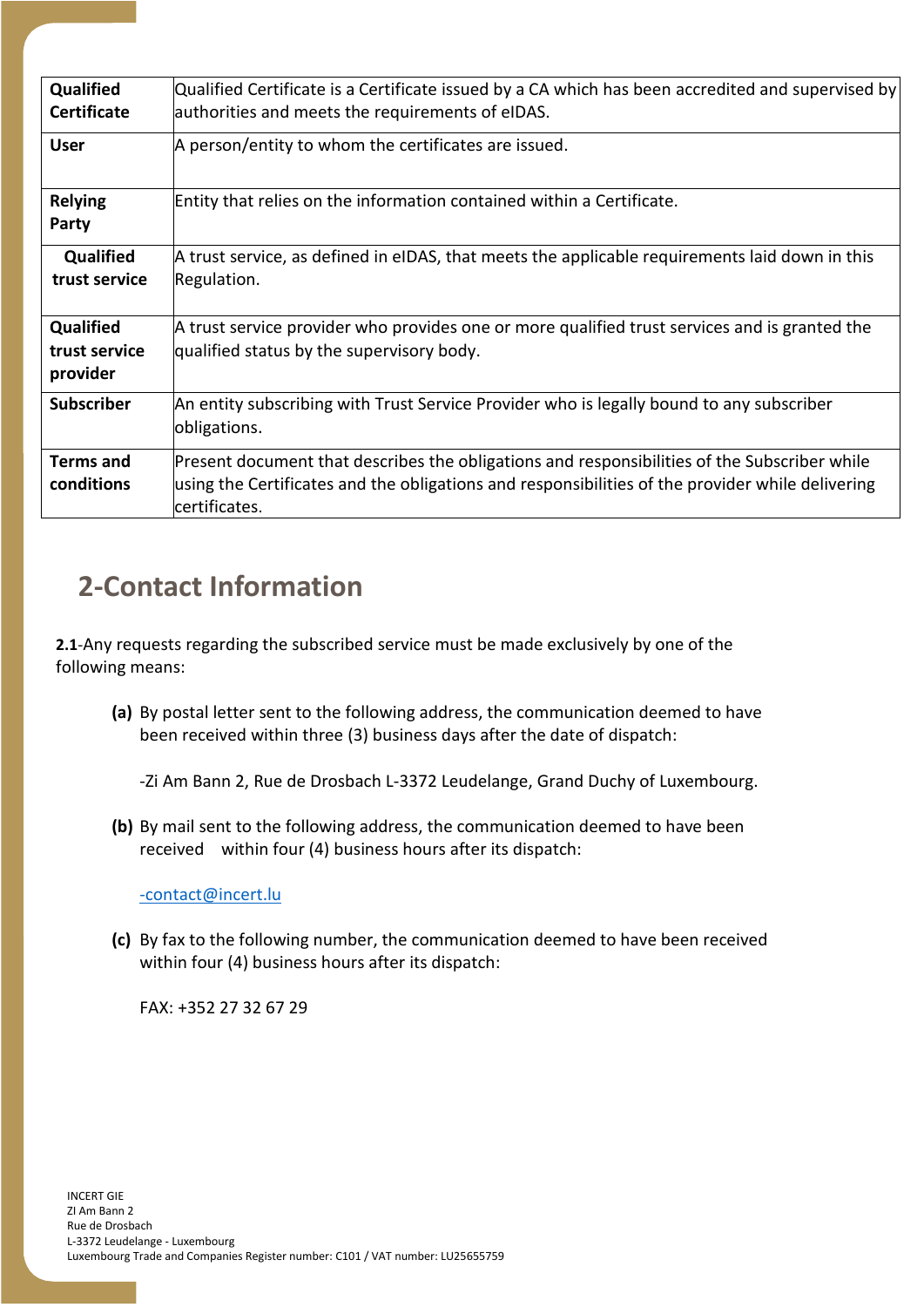## **3-General terms**

**3.1-**Present General Terms and Conditions describe main policies and practices followed by INCERT and provide PKI Disclosure Statement (PDS) for Qualified Signing Certificate.

**3.2-** The Terms and Conditions govern Subscribers' use of the Certificates and constitute a legally binding contract between subscriber and INCERT.

**3.3-** The Subscriber has to be familiar with the Terms and Conditions and accept them upon receipt of the Certificates.

**3.4-** INCERT has the right to amend the Terms and Conditions at any time should INCERT have a justified need for such amendments. Information on the amendments shall be published on the website [https://incert.lu](https://incert.lu/)

**3.5-**The subscriber can apply for:

**(a)** Qualified Signing Certificate.

## **4-Certificate Acceptance**

**4.1**-Upon submitting an application for a certificate, the subscriber confirms that the information. **4.2**-If the certificate re-keying is performed the subscriber confirms that he/she has read and

agrees to the terms and conditions.

**4.3**-Certificate type, validation Procedure and Usage

| <b>Certificate Type</b> | <b>Usage</b>                                  | <b>Certification Policy Applied</b> |
|-------------------------|-----------------------------------------------|-------------------------------------|
| <b>Qualified</b>        | Qualified Electronic Signature Certificate is | FN 319 411-2                        |
| <b>Signing</b>          | intended for creating Qualified Electronic    | <b>FTSI</b>                         |
| certificate             | Signatures compliant with eIDAS.              | Policy: QCP-n-QSCD                  |

**4.4**-The use of the Subscriber's Certificates is prohibited for any of the following purposes:

- **(a)** Unlawful activity (including cyber-attacks and attempt to infringe the Certificate);
- **(b)** Enabling other parties to use the Subscriber's Private Key;
- **(c)** Enabling the Certificate issued for electronic signing to be used in an automated way;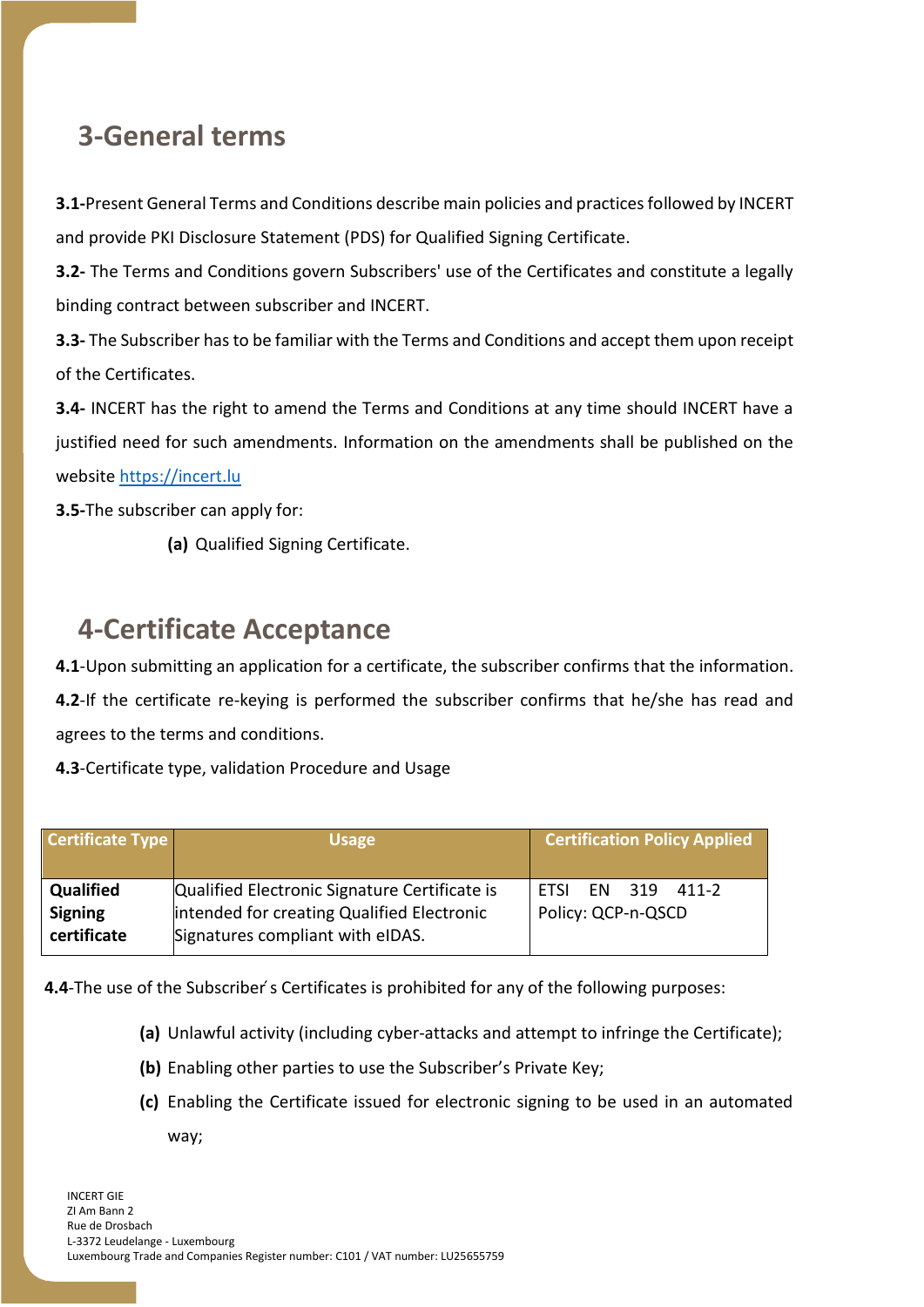**(d)** Using the Certificate issued for electronic signing for signing documents which can bring about unwanted consequences (including signing such documents for testing purposes).

## **5-Reliance limits**

**5.1**- Certificates become valid as of the date specified in the Certificate.

**5.2**- Certificates become invalid on the date specified in the Certificate or when the Certificate is revoked.

**5.3**- Audit logs are retained on-site for no less than 7 years. Physical or digital archive records regarding Certificate applications, registration information and requests or revocation are retained for at least 7 years after the expiry of the relevant Certificate.

## **6-Subscriber's rights and obligations**

**6.1**-The Subscriber has the right to submit an application for issuing the Certificate.

**6.2**-The Subscriber is obligated to:

- **(a)** Warrants that he or she will provide all the information or documents required by the State Registration Authority for the Subscribed Service;
- **(b)** Is solely liable for the Subscribed Service used by him or her;

**(c)** Is liable with regard to INCERT and to third parties for any errors or fraud committed by him or her using the Subscribed Service, as well as for any case in which the Device or the Access Codes are compromised by him or her, whether purposely or inadvertently;

- **(d)** Warrants that he or she will use the Subscribed Service in conformity with the Contract, the Procedures and any and all regulations regularly communicated by INCERT;
- **(e)** Warrants that he or she will take the necessary security precautions in order to prevent the Subscribed Service from being compromised;
- **(f)** Is solely liable for implementing, maintaining and developing a technical infrastructure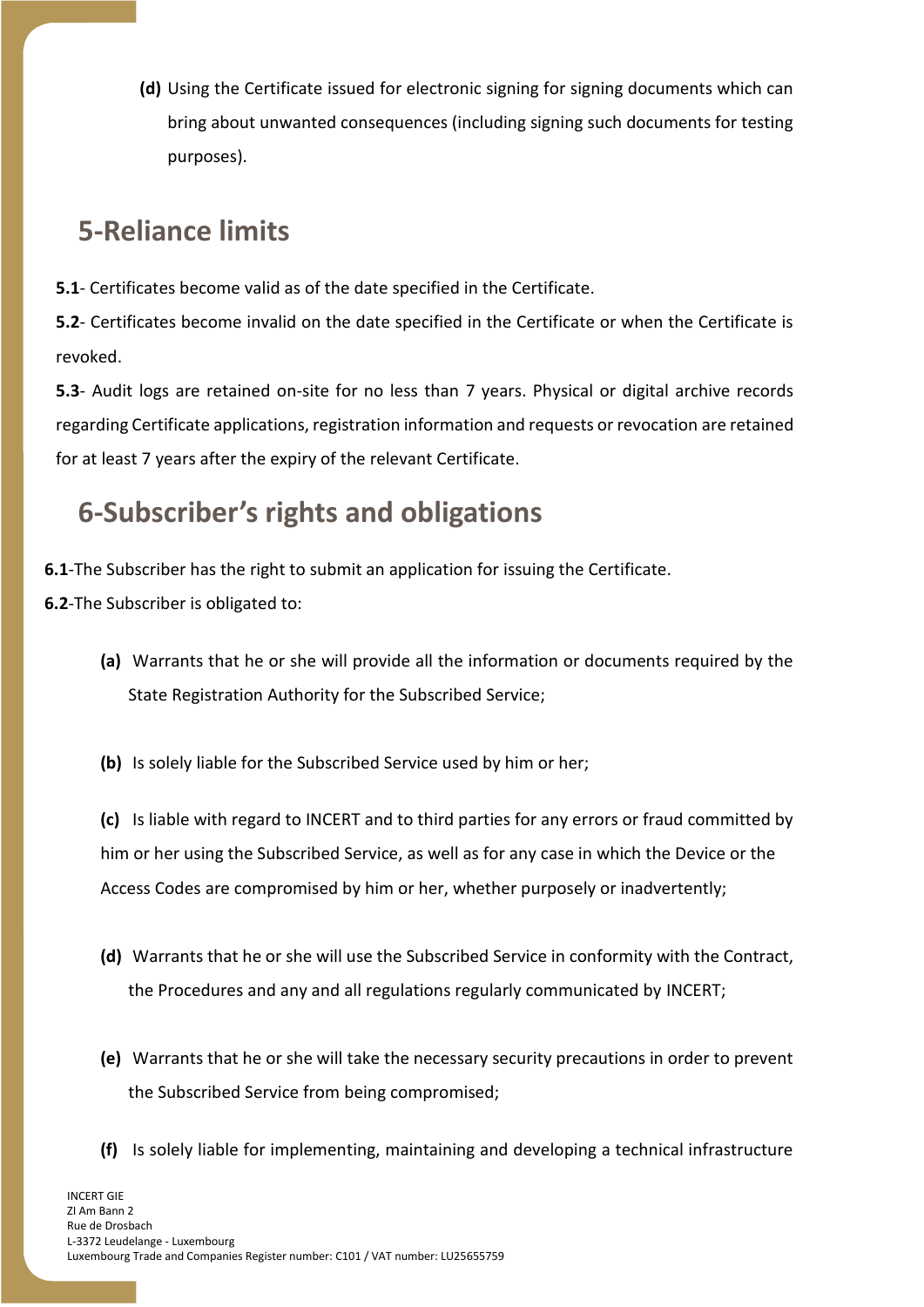(including hardware and software) which permits the use of the Subscribed Service;

- **(g)** Is liable, jointly and severally (as the case may be) with the Recipients or any third parties, for the content of messages or transactions signed by means of the Subscribed Service.
- **(h)** Immediately notify INCERT in case of a change in personal details.
- **(i)** Protect his/her private key and must have the sole control on it**.**

## **7-INCERT's rights and obligations**

**7.1**-INCERT has the right to revoke Certificates if it has reasonable doubt that the Certificate contains inaccurate data or is out of control of its owner and can be used without Subscriber's permission. **7.2**-As a service provider, INCERT is obligated to:

- **(a)** Provide the Subscribed Services under the Terms and Conditions specified in the Contract and the Procedures;
- **(b)** Guarantee the availability of the Subscribed Services within the limits set out in the Contract;
- **(c)** Ensure access to the updated Revocation Lists for the public and, more specifically, for the User, on a 24/7 basis;
- **(d)** Put in place an online verification service to determine the status of the Subscribed Service, available 24/7.
- **(e)** Provide security with its internal security procedures;
- **(f)** Ensure that the certification keys are protected by hardware security modules and are under control of INCERT.

### **8-Certificate status checking obligations of relying parties**

**8.1**-Relying Parties studies the risks and liabilities related to acceptance of the Certificate. All those who rely on the information contained in certificates must verify that certificates are revoked. Such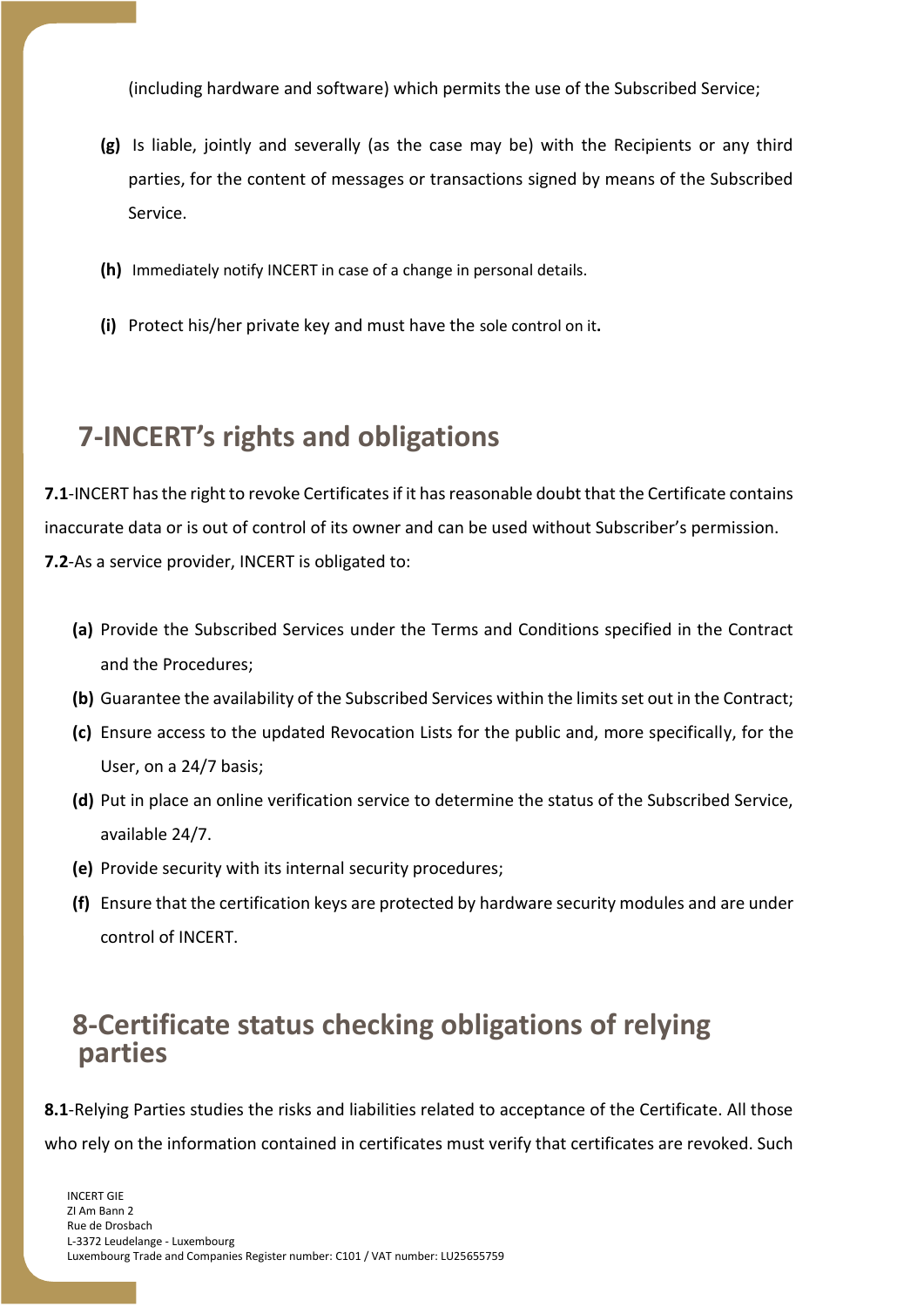verification can be performed by consulting the list of revoked certificates (CRL) published by the CA or by querying the OCSP service provider by the CA, at the URLs addresses contained in certificate themselves.

**8.2**-INCERT ensures availability of Certificate Status Services 24 hours a day, 7 days a week.

## **9-Limitation of liability of INCERT**

- **9.1**-INCERT shall not be liable for any direct and indirect consequences as the result of:
	- **(a)** Lack of compatibility between the Subscribed Service, including the Device and the equipment, and the applications, procedures or infrastructures of the User or the Recipient or of any third party;
	- **(b)** Any unavailability of the Subscribed Services subsequent to any deactivation or renewal permitted under the Contract;
	- **(c)** Any security flaw originating from the User, the Recipient or any third party and, more generally, of any security flaw not directly attributable to INCERT;
	- **(d)** Consequences of errors and/or fraud committed by the User, the Recipient or a third party;
	- **(e)** Any unavailability or malfunction of electronic communications systems or networks;
	- **(f)** Any unavailability of the Subscribed Services in the event of imminent risk to the security of INCERT systems;
	- **(g)** The User's inability to decrypt some or all of the data encrypted using the User's public key, where the User does not have access to his or her private key;
	- **(h)** The respective contact information which are incorrect or not updated by the User.

#### **9.2**-INCERT ensures that:

**(a)** Certificates are revoked after the request's legality has been verified. The revocation of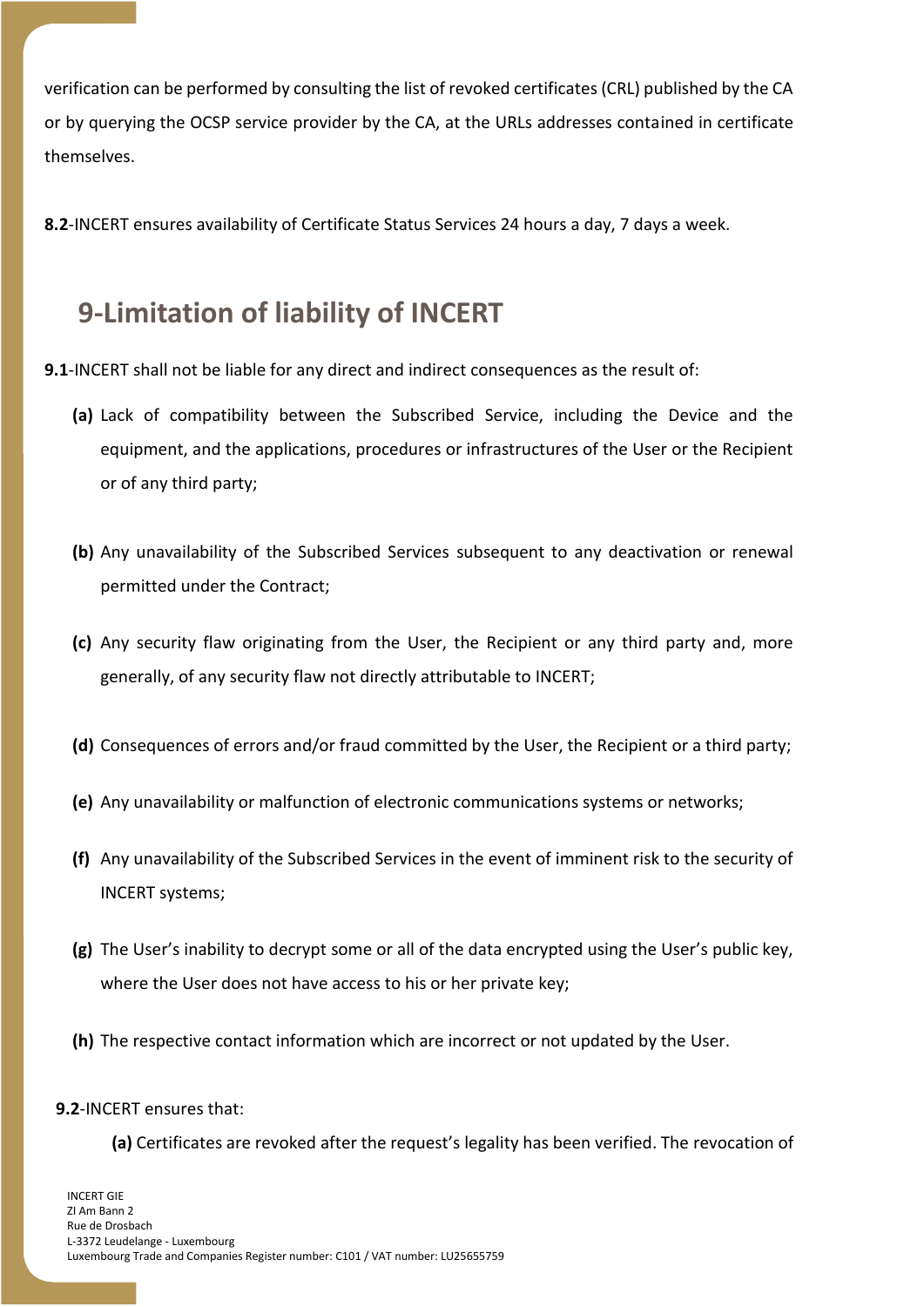the Certificate is recorded in the Certificate database of INCERT and in CRL no later than 24 hours after an application has been submitted. The CRLs of the issuing CAs are published every one (1) hour and at least once every 24 hours.

- **(b)** It has compulsory insurance contracts covering all INCERT services to ensure compensation for damages caused by INCERT's breach of obligations.
- **(c)** The certification keys are protected by hardware security modules (i.e. HSM) and are under sole control of INCERT.
- **(d)** The certificate has a validity period of three (3) years.

### **10-Applicable agreements, CPS, CP**

**10.1-**More details on the supported certificate policies (CP) and the Certification Practice Statement (CPS) are available in the "PPKI1 Certificate Policy" and the "PPKI1 Certificate Practice Statement" documentation, available on the INCERT web site.

## **11-Privacy policy and confidentiality**

**11.1**-INCERT follows the Principles of Client Data Protection and complies with the GDPR (UE regulation N°679/2016) acts when handling personal information and logging information.

**11.2**-All information that has become known while providing services and that is not intended for disclosure (e.g. information that had been known to INCERT because of operating and providing Trust Services) s confidential. The Subscriber has the right to obtain information from INCERT about him/herself pursuant to the law.

**11.3**-INCERT secures confidential information and information intended for internal use from compromise and refrains from disclosing it to third parties by implementing different security controls.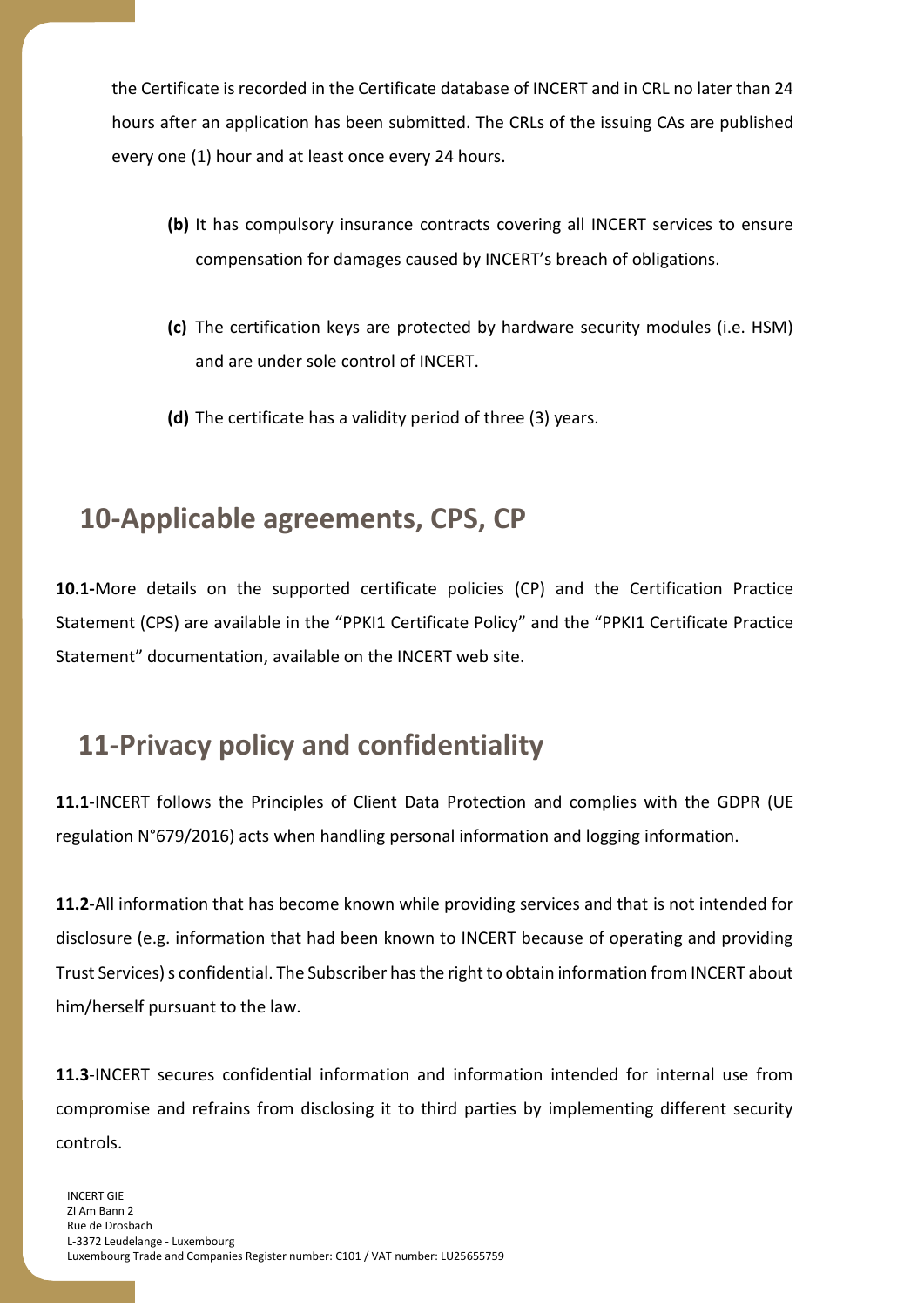**11.4**-INCERT has the right to disclose information about the Subscriber to a third party who pursuant to relevant laws and legal acts is entitled to receive such information.

**11.5**-Additionally, non-personalized statistical data about INCERT's services is also considered public information. INCERT may publish non-personalized statistical data about its services.

**11.6**-The registration information is retained for 7 years after the end of the Certificate validity period.

**11.7**-The Subscriber is aware and agrees to the fact that during the use of Certificates in digital identification, the person conducting the identification is sent the Certificate that has been entered in Subscriber ́s Document and contains Subscriber ́s name and personal identification code.

**11.8**-The Subscriber is aware and agrees to the fact that during the use Certificates for digital signature, the Certificate that has been entered in their Document and contains their name and personal identification code is added to the document they digitally sign.

## **12-Applicable laws, complaints and dispute resolution**

**12.1**-All CA services provided by INCERT are subject to Luxemburgish and European laws. The applicability, execution, interpretation and validity of the CPS are governed by Luxemburgish laws and by directly applicable European laws.

**12.2**-For all legal disputes related to the INCERT's CA service, where INCERT is plaintiff or defendant, the court of justice of Luxembourg shall have exclusive jurisdiction, with the exclusion of any other court.

## **13-TSP and repository licenses, trust marks, and audit**

**13.1**-INCERT has been certified ISO/IEC 27001:2013 since January 8th 2014 and manage for the state of Luxembourg the governmental CAs used for the production and verification of travel and secure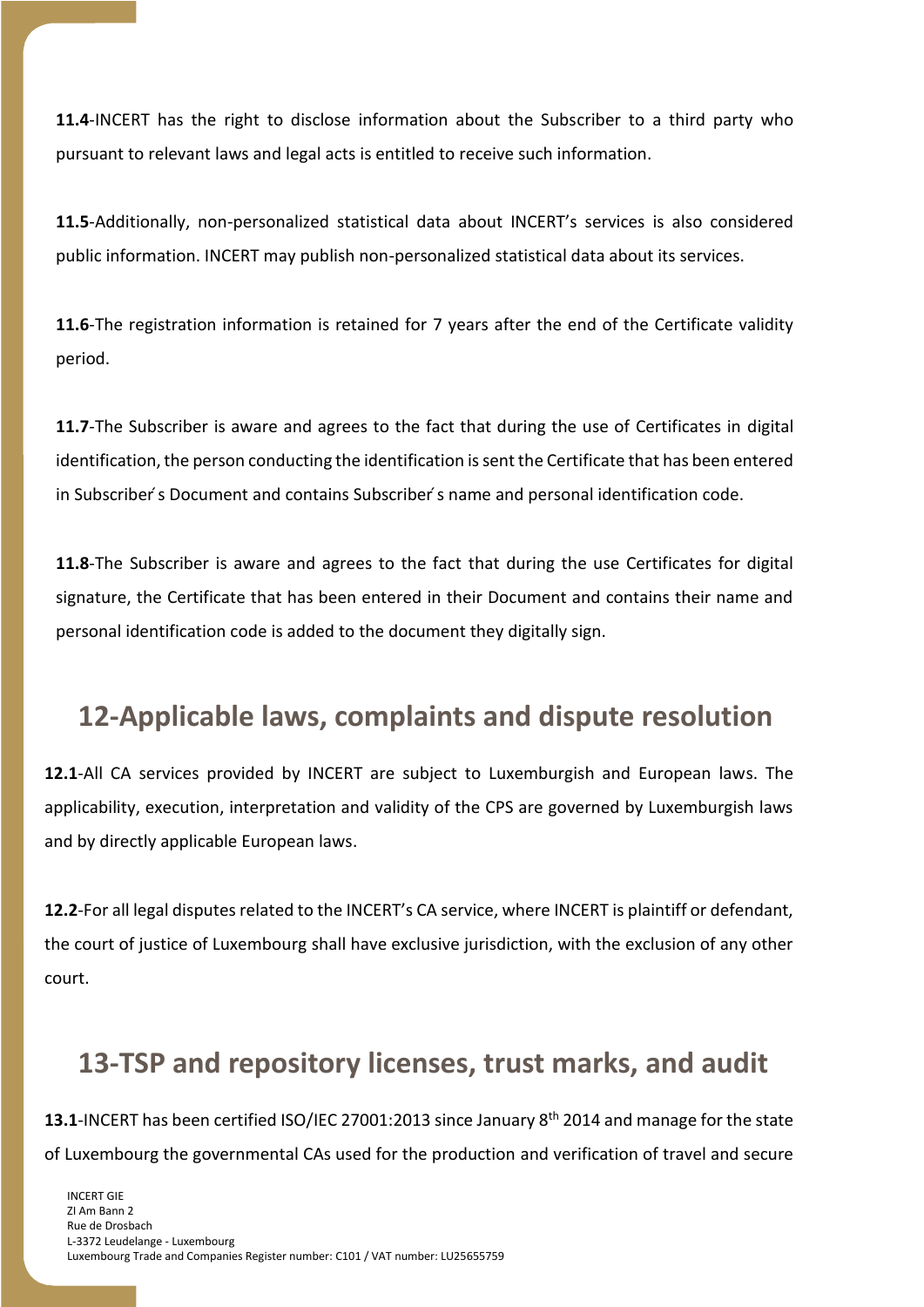documents (i.e. ePassport, eResidence Permit and eID card). This certification has expired on January 2017 but INCERT has undertaken the process for a new certification ISO/IEC: 27001 and ISO: 9001.

**13.2**-INCERT act as operator for Luxtrust which is a Trust Service provider by managing a private PKI composed of a RA factory (receiving certificate creation and revocation requests), a CA factory OCSP responders and a CRLs publication platform to enable this organization establishing and running qualified, standard and SSL Certification Authorities compliant with ETSI standards requirements and eIDAS regulation**.**

**13.3**-INCERT act also as a Trusted Third Party for Regify by managing a trusted back-end infrastructure securely storing encryption / decryption keys used by Regify clients to exchange sensitive information (i.e. invoices, payroll, messages) through "Regimail" products.

**13.4**-Since 2016, INCERT is a member of the European Cyber Security Organization (ECSO).

**13.5**-Since January 2016, INCERT has been accredited by CSSF (Commission de Surveillance du Secteur Financier) as Financial Service Provider (PSF).

**13.6**- INCERT has undertaken a process for being compliant with eIDAS applicable requirements.

**13.7**-INCERT is subject to a compliance audit every 12 months for the following points:

-PSF audit

-Financial audit

-eIDAS regulation audit

### **14-Terms, termination and amendment of the contract**

**14.1-Terms of the Contract**. The Contract will enter into force on the date indicated on the Order Form and is entered into for a period of three (3) years and one (1) month from that date. At the end of that period, the Subscribed Service must be renewed by the user, as prompted by INCERT.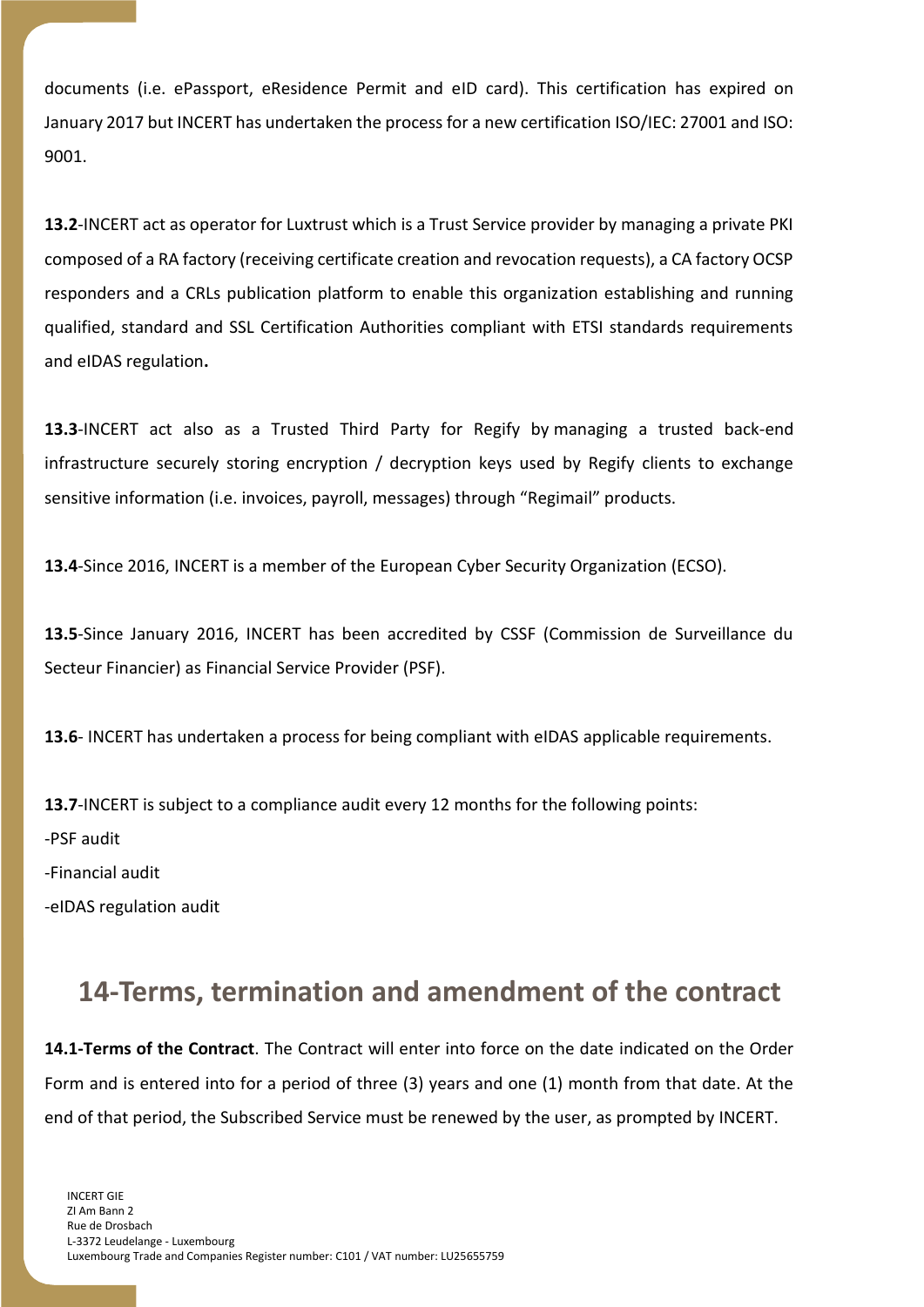**14.2**-**Termination by INCERT**. INCERT may terminate the Contract at any time as provided for by law, without recourse to the courts and without having to state any reasons, by means of advance notice of one (1) month, by informing the User by e-mail to an e-mail address provided at the time of the order. Said termination shall not give rise to any right to compensation on the part of the User.

**14.3**-**Wrong non-fulfilment**. In the event of non-compliance by one of the Parties with any of the provisions of the Contract which the Party at fault has failed to rectify within ten (10) Business Days, the latter may terminate the Contract with immediate effect as provided for by law, without recourse to the courts, at the end of that period of time. In this case, termination by INCERT shall not confer any right of compensation.

**14.4**-**Automatic termination**. The Contract will be automatically terminated with immediate effect as provided for by law, without recourse to the courts and without any prior warning, one (1) month after the deactivation or expiry of the last Subscribed Service.

**14.5**-**Amendment of the contract**. The Contract may be amended at any time:

- **(a)** by mutual agreement of the two Parties, by means of a written addendum;
- **(b)** unilaterally by INCERT according to the following procedure:

**(1)** INCERT notifies the User, by at least one (1) of the means of communication provided, or by any other means of communication determined by INCERT, of the planned amendment;

**(2)** The User has one (1) month from the notification mentioned in the first point to terminate the Contract by informing INCERT by registered letter with confirmation of receipt;

**(3)** In the absence of termination by the User, the amendments will enter into force one (1) month from the notification mentioned in the first point and the User will be deemed to have agreed to those amendments.